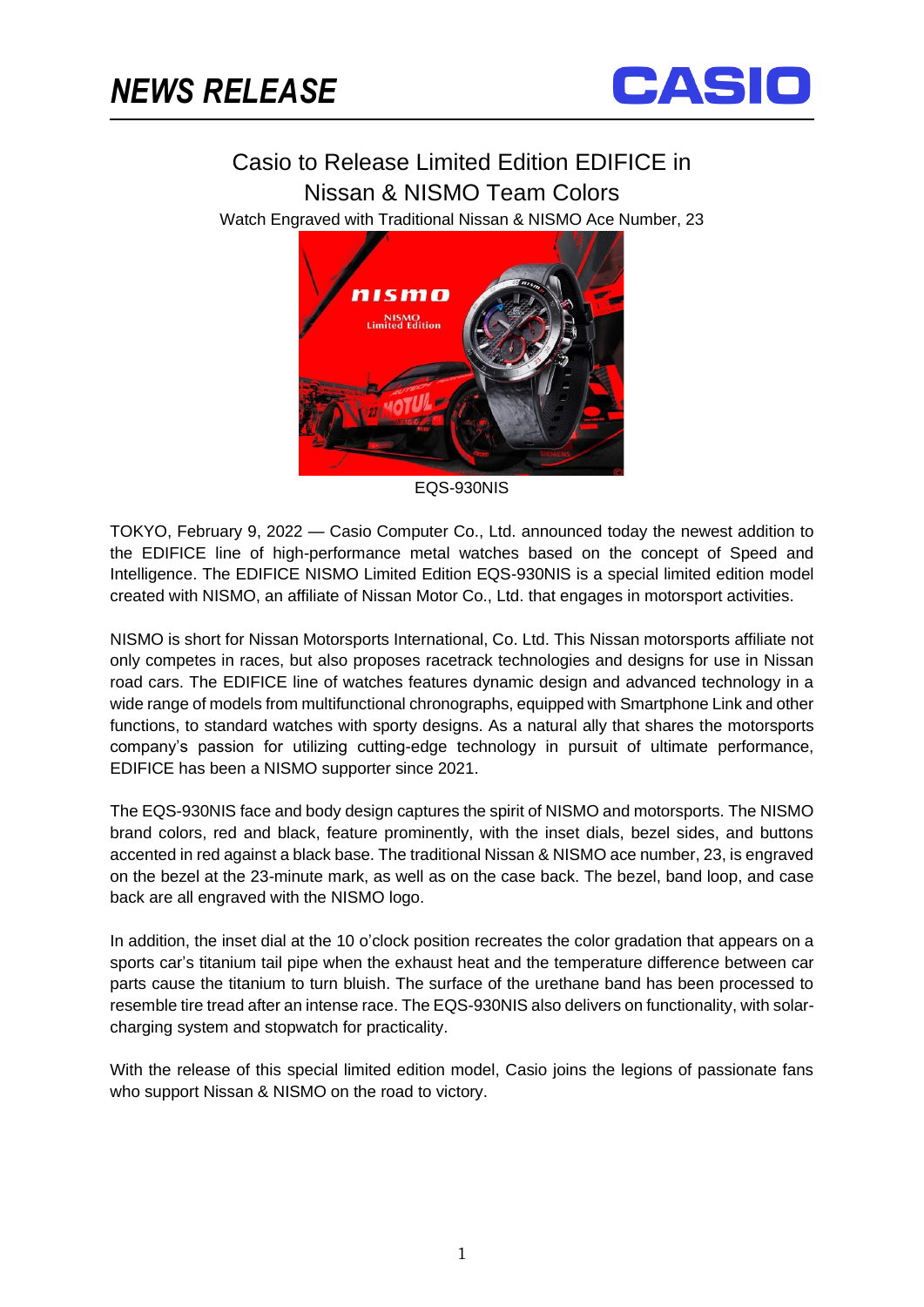



EQS-930NIS NISMO red highlights on a black face



The number 23 engraved on the bezel and case back Band textured to evoke the



tread of a post-race car tire



Inset dial evokes the color gradation of hot titanium